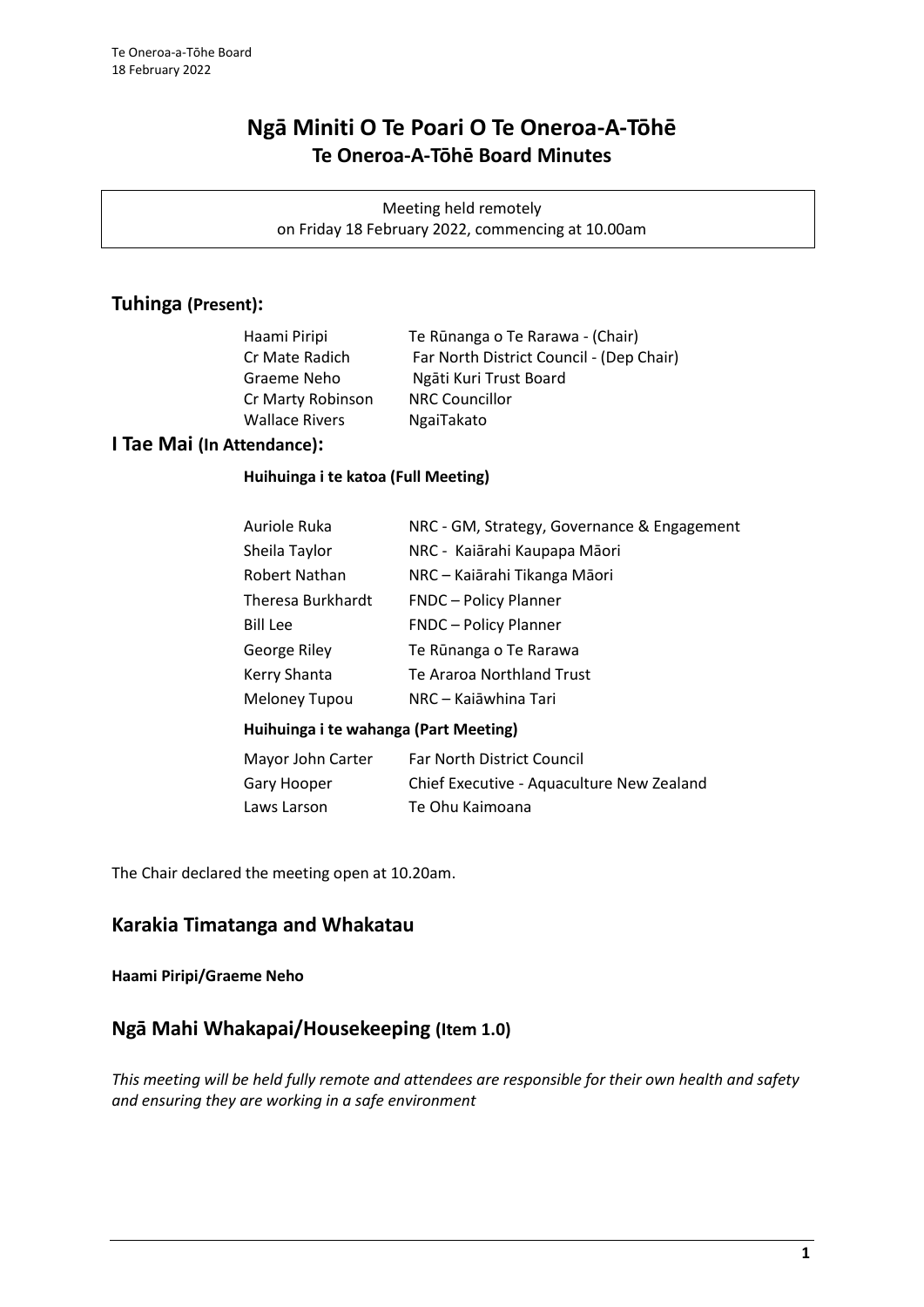## **Ngā whakapahā/Apologies (Item 2.0)**

Te Runanga Nui o Te Aupouri Trust Waitai Petera (NRC online technical and communication issues)

### **Moved (Marty Robinson/Haami Piripi)**

That the apologies from NRC Councillor Colin Kitchen for non-attendance be received.

### **Carried**

## **Nga whakapuakanga (Declarations of Conflicts of Interest)**

It was advised that members should make declarations item-by-item as the meeting progressed.

## **Confirmation of Minutes - 17 December 2021 (Item 4.1)**

### **Report from Meloney Tupou, Māori Governance and Engagement Support Admin**

### **Ngā mahi tūtohutia / Recommendation**

#### **Moved Graeme Neho/Marty Robinson**

That the minutes of Te Oneroa A Tōhē Board Minutes meeting held on 17 December 2021 be confirmed as true and correct record.

### **Carried**

## **Meeting Schedule for 2022 (Item 5.1)**

### **Report from Sheila Taylor, Kaiārahi Kaupapa Māori**

### **Recommendation(s)**

### **Moved (John Carter/Marty Robinson)**

- 1. That the report 'Meeting Schedule for 2022' by Sheila Taylor, Kaiārahi Kaupapa Māori and dated 26 January 2022, be received.
	- 2022 Board meetings, commencing February 2022 be held Bimonthly
	- Contingent on recommendation 2.b.i, 2.b.ii or 2.b.iii being approved, the Board set the meeting dates for 2022 to the third Friday of the month in which the Board shall meet
	- 22 April
	- 17 June
	- 19 August

#### **Carried**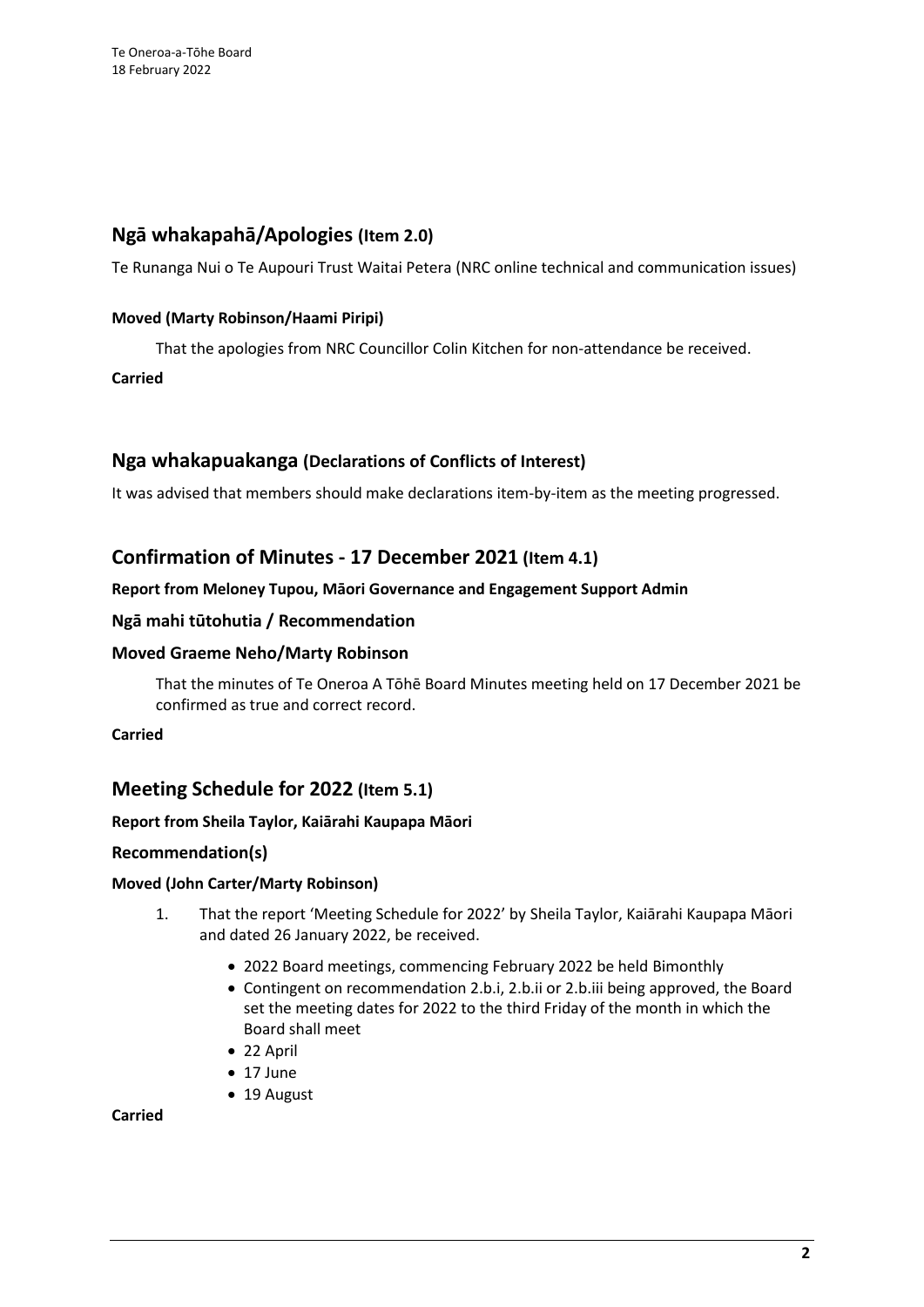## **Recommendations GLM9**

### **Moved John Carter /Graeme Neho**

- 1. That the Board endorses a change to the fishing year for GLM9
- 2. That the Board approve a letter of support:
	- a. for the change to the fishing year for Quota Management Area Green Lipped Mussel 9 (GLM9) from 1 October to 30 September to 1 April to 31 March; and
	- b. to be sent to the Minister of Fisheries and the Parliamentary Under-Secretary for Oceans and Fisheries; and
	- c. subject to the final approval of the Chair of Te Oneroa-a-Tōhe Beach Board.
- 3. That the Board explore the possibility of a local bill.

#### **Carried**

#### **John Carter left meeting – (10.48am) No Quorum**

#### **Background/Tuhinga**

#### **1. Progress of priority action items from Te Rautaki o Te Oneroa-a-Tōhe:**

#### *1.1 Scattering of ashes*

- Speed Limits Workshop in progress today and they are on task for June deadline.
- Scattering of ashes, letter has been distributed to the funeral providers and it will be available on the Boards website.
- It was suggested by the Board that the letter be distributed on a larger scale in order to educate people around the Kaupapa.

#### *1.2 Resource consent process*

• Resource Consent –to formalise the process. Currently have one in the works it is on hold to decide if it will be a process or a plan change

#### *1.3 Sites of significance*

- Provide GIS mapping expertise and templates to support Iwi, Hapū and whānau to identify wāhi tapu and sites of significance in the Te Oneroa-a-Tōhe Management area.
- Paper going to council in March to propose times and process for TOATB. Actioned by September time frame.

## **Te Araroa Northern Trust meeting update**

- Mark Weatherall has resigned. Matt Claridge our new Executive Director as from  $1<sup>st</sup>$ February 2022.
- Te Araroa walkers this season are low due to Covid 19.